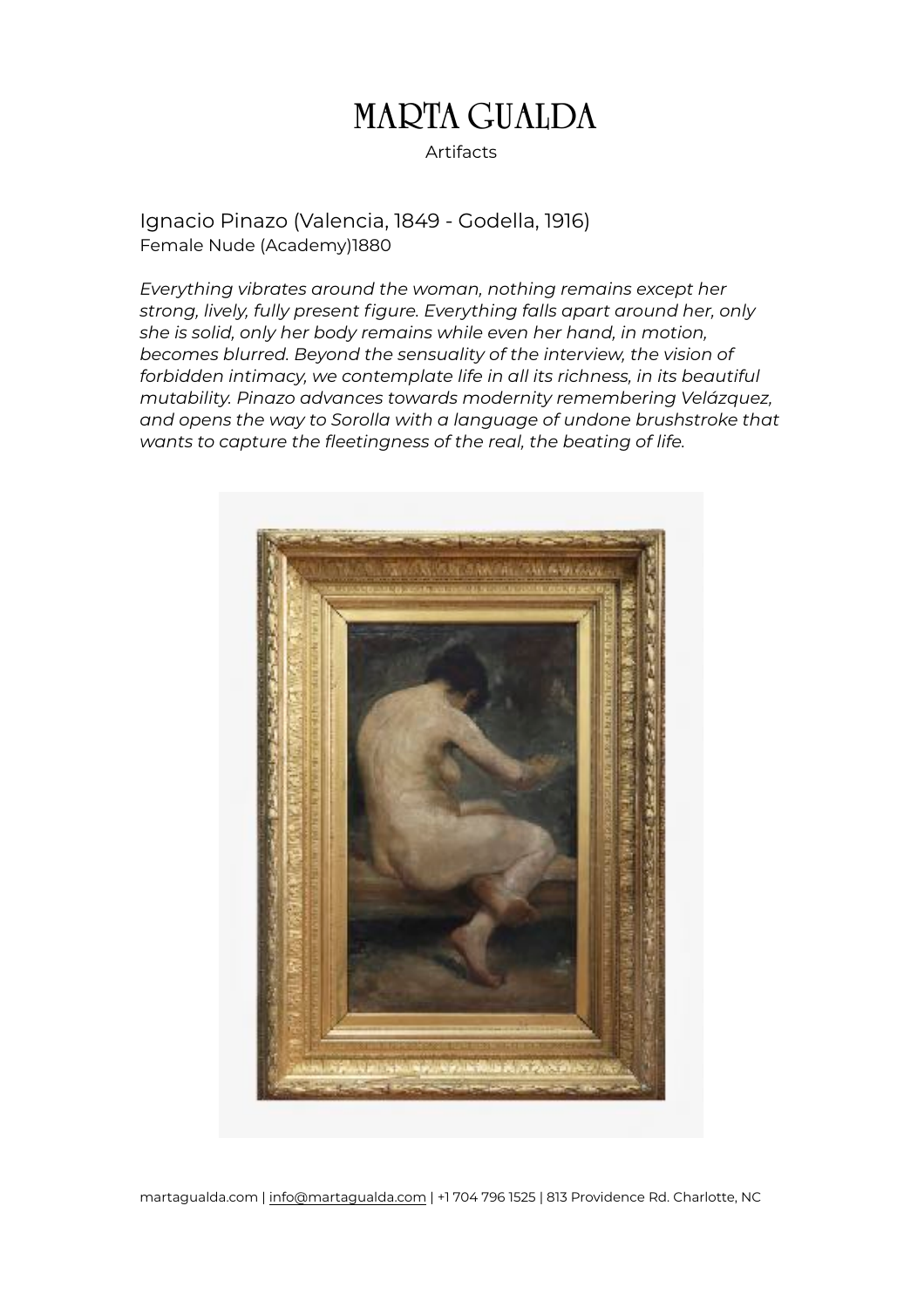**Artifacts** 

#### Description and formal analysis

Pinazo works in this academy, probably an early work in his career, with his personal black and earthy colors, neutral and dark tones on which he shines, reflecting the light, the bare skin of a woman sitting on a simple wooden bench. His body is rotated from the knees to turn our backs, showing us the neck, head bowed, chest and abdomen line, finally legs crossed securing the position. The women's movement is captured by the painter with the skill of a master of impressionism; The body rotates and closes on itself, hiding in our eyes at times, the right arm in the air, the hand just a blur in motion, although magnificently worked in space, perfectly integrated into the atmosphere. Around it the air vibrates with loose, energetic brushstrokes, which bring life to the neutral and dark background inherited from the great master of Spanish painting, Diego Velázquez. As in the works of that one, here the space and the figure merge perfectly, they almost feel the air around the model, the light that vibrates on their skin. Also like Velázquez, Pinazo captures the lively life of the figure through a gestural brushstroke, skillfully controlled, and a subtle chromatic game based on neutral colors. The pictorial material accumulates or withdraws, reflecting the eternally mutable character of reality itself.

In this academy, work therefore of study, of learning, we also see a great mastery of composition and drawing. The figure is large, monumental, and its silhouette approaches and moves away from the margins of the canvas creating expressive moments of spatial tension that endow the image with a corporeal majesty. This dynamic game is also based on a firm and powerful drawing in its line, whose strength remains under the layer of paint, preventing the roundness of the shapes from being lost. In this way Pinazo builds both corporeality and three-dimensional space with no more supporting elements than the stroke, the brushstroke and a magnificent modeling of the lights and shadows, again heir to Baroque masters such as Velázquez.

#### Ignacio Pinazo

Born into a humble family, Pinazo was forced from a young age to contribute different occupations to the maintenance of his home. He had only completed the eighth year at school when his mother died of cholera, so he soon had to be employed in various trades, including those of silversmith, tile decorator, baker, gilthead and fan painter. However, his tenacious and hard-working character led him to develop a parallel artistic training since his adolescence, while making a living as a hatter. Thus, in 1864 he will enter the Academy of Fine Arts of San Carlos de Valencia,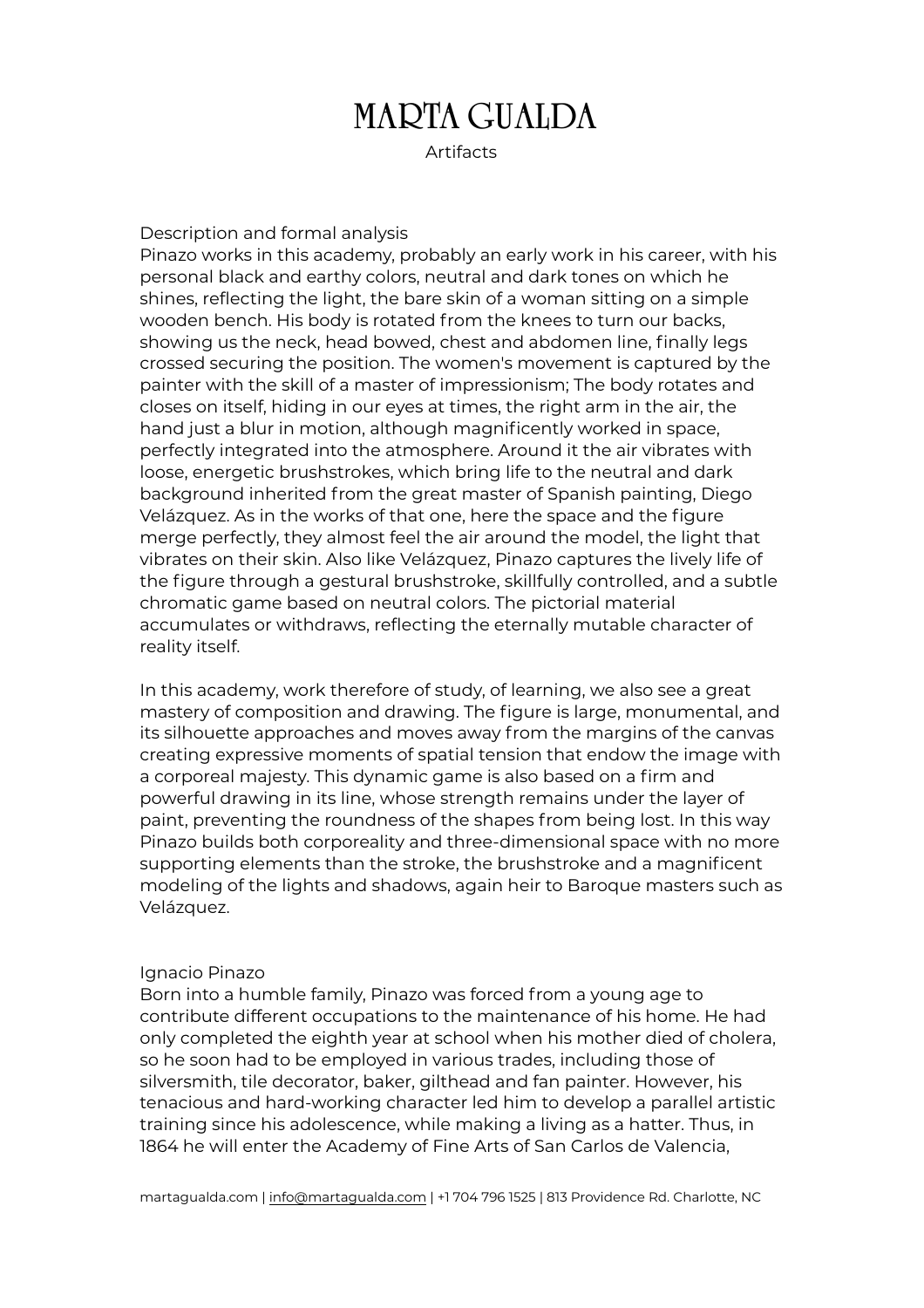### **Artifacts**

where he was a disciple of José Fernández Olmos. It is more than possible that this proletarian origin, his familiarity with the direct work of the materials, largely determined the personality of his mature language, which some approach that of Francisco de Goya in his emotional and expressive autonomy.

In 1871 Pinazo was presented for the first time to the National Exhibition of Fine Arts in Madrid, and two years later the sale of a painting allows him to pay for what will be his first study trip to Rome. Until then the young painter had developed a style of academic character, but from his stay in Italy he will begin a more intimate pictorial line, framed within Impressionism.

In 1876 he returns to Rome, this time thanks to a scholarship that will allow him to remain in the Italian capital until 1881. It will be precisely there where he begins to paint his great history paintings, original works that move away from the prevailing conventions of the genre then. However, on his return to Valencia he will abandon historical themes and instead begin to paint familiar scenes, nudes and themes of everyday life. In addition, he begins to paint outdoors, in the manner of French impressionists. In fact, it is currently considered a forerunner, both in terms of theme and style, by Joaquín Sorolla and Francisco Domingo.

In 1884 Pinazo will march temporarily from Valencia due to a cholera epidemic, settling in the house that the banker José Jaumandreu owned in the nearby town of Bétera. From his return that same year, and until 1886, he will teach at the School of Fine Arts in Valencia. During these years he will receive numerous commissions from the Valencian aristocracy, while showing his works to the public at the National Exhibitions, the absolute center of the artistic panorama of the Spain of the time. He was awarded in these samples with a silver medal in 1881 and 1885 and with a gold medal in 1897 and 1899. His recognition will also lead him to be appointed academic of San Carlos (Valencia) in 1896 and San Fernando (Madrid) in 1906, and in fact at his death, in 1916, the commemorative acts of his life and his work will take place.

#### Thematic analysis

The conception of the drawing of the natural as the fundamental axis of the studies of the academies of painting was born in the Italian Renaissance, following the theoretical and practical approaches of Vasari and Zuccaro. In the Italy of the XVI the first academies themselves are created, and their model will soon be disseminated through Spain politically and socially linked to Italy through the viceroyalty of Naples, Spanish territory - and the rest of Europe. The Italian model will become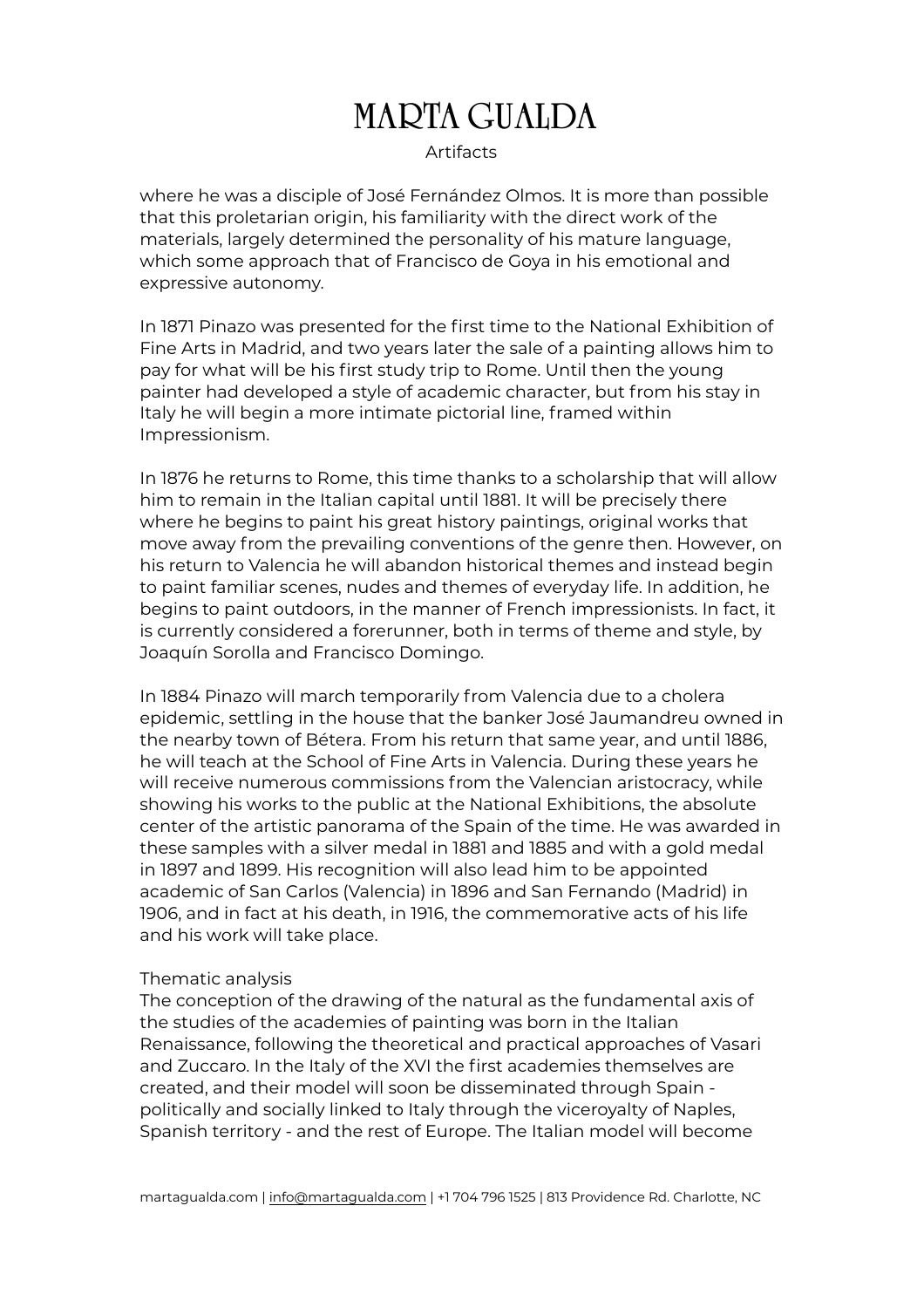#### **Artifacts**

the benchmark of the most advanced artistic culture, evolving later until the creation of the Royal Academies of Fine Arts in the eighteenth century. Although in Spain we find academies already at the beginning of the 17th century, they will be created fundamentally in the painters' workshops, without institutional support, so they will not be able to last in time. We will wait until 1648, the year of the founding of the Royal Academy of Fine Arts in Paris under the patronage of Louis XIV. Based on the Italian model, this French academy will create a legal and curricular structure that will become the model to be implemented in the rest of Europe, and that will eventually lead to the Royal Academies of Fine Arts: San Fernando in Madrid in 1752, Saint Martin's Lane in London in 1768, etc. According to this French model, the cornerstone of the academy's teaching was the drawing of the natural, living model.

These types of drawings made from a living model were studies of anatomy, movement and composition, and are still known today as academies. Over time, these works will be carried out not only with coal or pen, but also as complete sketches in oil, combining the study of the figure and the light with that of color.

#### Historic context

The second half of the nineteenth century is characterized in Spain by the rapid growth of the population that, however, does not have as a counterpart a great economic or industrial development, being Catalonia and the Basque Country the only regions where there is a notable industrialization. That is why the rise of the bourgeoisie that occurs at this time will not spread evenly throughout the country, but will focus on the most economically developed areas, leaving in the rest of Spain an eminently traditionalist society, based on agriculture and livestock.

It is also a time of complicated political situation; until 1868 the moderate liberal tendency predominates, but that year the Glorious Revolution overthrows Queen Elizabeth II and the progressive bourgeoisie rises with victory. A year later a Constitution will be proclaimed that defends new rights such as freedom of expression, of the press or of worship, which, however, will run into strong opposition from the traditionalist sector. This confrontation will lead to the Third Carlist War in 1872, which ends in the restoration of the monarchy (1874-75). Alfonso XII, son of Isabel II, is crowned king of Spain and presents himself as a Catholic, constitutionalist and liberal monarch. A period of peace begins that will alternate conservative and liberal governments and will see the labor movement born in Spain. The century closes with the outbreak in 1898 of the war with the United States, missing the same colonies that year: Cuba, the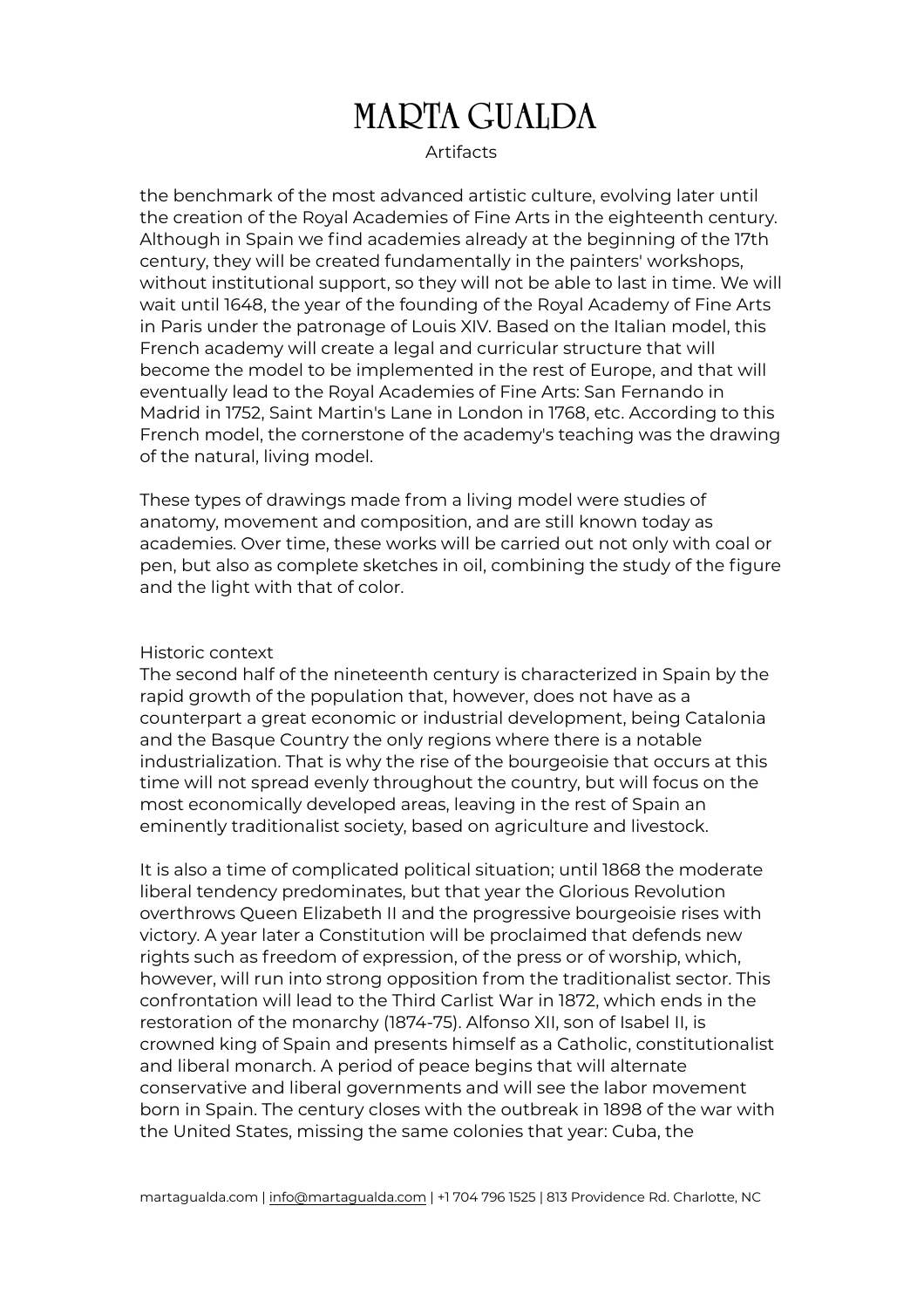### **Artifacts**

Philippines, Puerto Rico and Guam. This loss in Spanish society caused a state of frustration and pessimism that would lead to a new era based on the demand for the democratization of the State and the end of caciquismo and corruption.

#### Spanish impressionist school

The development of impressionism in Spain will have its origin, as in France, at the Barbizon school in the mid-19th century. The figure of Carlos de Haes, a Belgian painter based in Madrid, who became a landscape professor at the San Fernando Academy of Fine Arts in 1857 was key. From his chair, Haes promoted the faithful reproduction of nature following, precisely, the Barbizon tradition. Among his students we find Aureliano de Beruete and Darío de Regoyos, two of the main representatives of Hispanic impressionism. Also, many Spanish artists will make study trips to Paris and Brussels, where they will come into contact with outdoor painting. Finally, the school will crystallize between 1886 and 1890, when the European contributions of impressionism and post-impressionism were received.

Special mention deserves the Valencian impressionist school, whose main driver is Ignacio Pinazo. Painter who worked outdoors, directly in nature, shows impressionistic features in his works from 1872. His theme, inspired by light and Mediterranean customs, set the tone for younger painters such as Joaquín Sorolla and Francisco Domingo and differentiated the Valencian impressionism of the cultivated in the rest of Spain. Thus, in a Valencia of agrarian economy, almost without industrial bourgeoisie and with high illiteracy rates, a bright and modern painting school flourished against all odds, one of the most important creative groups in Spain at that time.

#### Comparative study

Ignacio Pinazo made several studies of the female nude, always looking to capture the fleeting moment, immortalize it through his wise work of brushstroke and color. Thus, we find parallels to the work under study in works such as Woman's Nude (1912, Museo del Prado, fig. 1), a painting certainly later than ours, in which however we can see a similar conception of the body Feminine in intimacy, hiding and being seen at the same time, as in our canvas.

Also his drawing José making soap bubbles (h. 1883, Prado, fig. 2) is shown close to our academy; in it we see that same unwrapped stroke, creator of shapes and volumes, of a rotationally corporeal, real anatomy. Another drawing of his son, entitled José seated at the piano (h. 1883, Prado, fig. 3), shows the same way of approaching the figure: on his back, ignorant of our presence, surrounded by an environment that is blurred and does not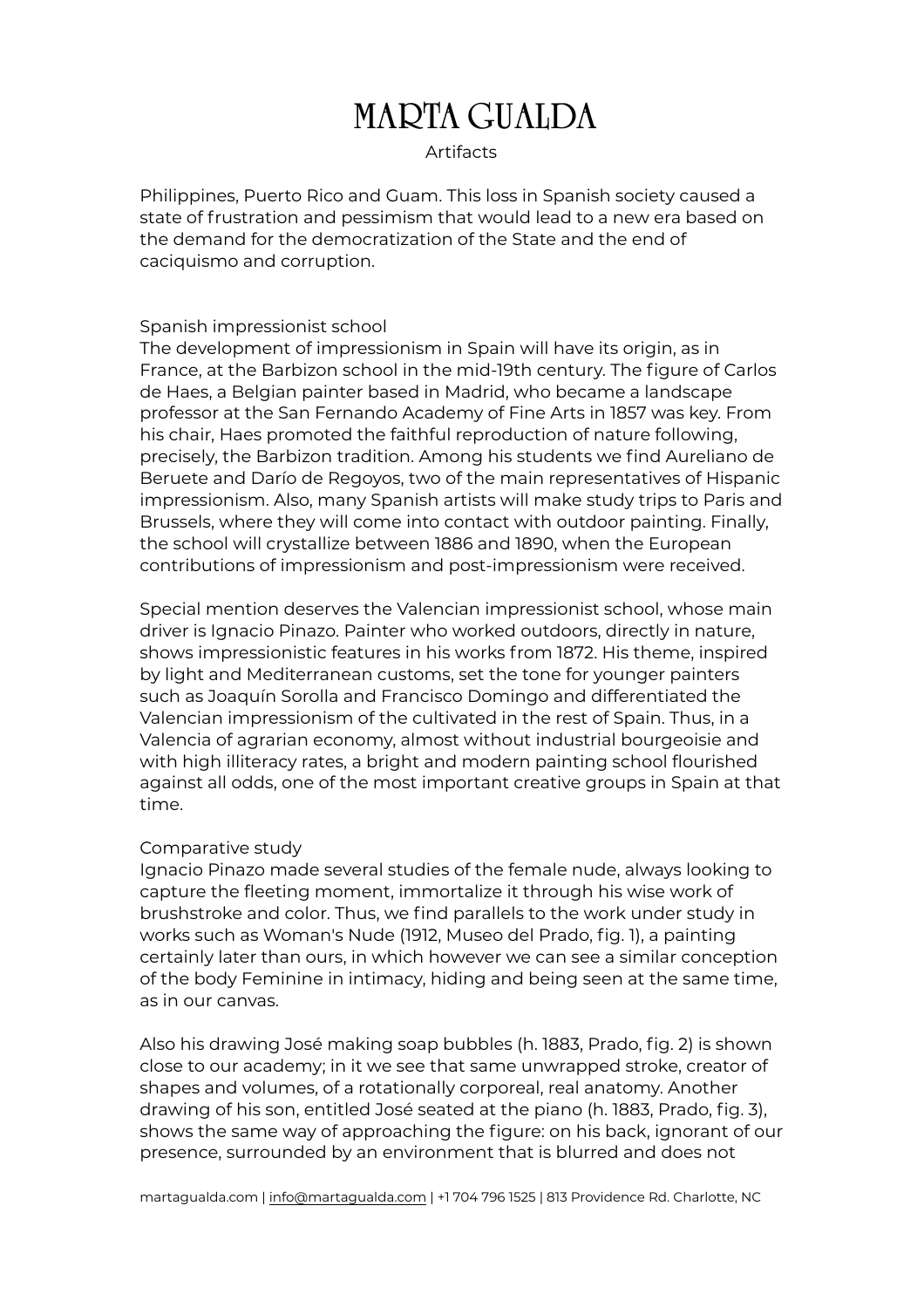### Artifacts

Subtracts prominence, focusing the viewer's gaze on the fleeting image. Finally, we must also point out the similarities at the compositional level between our work and a Self-portrait with palette (no date, IVAM, fig. 4). In both paintings, colored on the other hand very close, the figure is related in the same way to the frame, approaching it and moving away, as if it were about to leave our field of vision.



Fig.1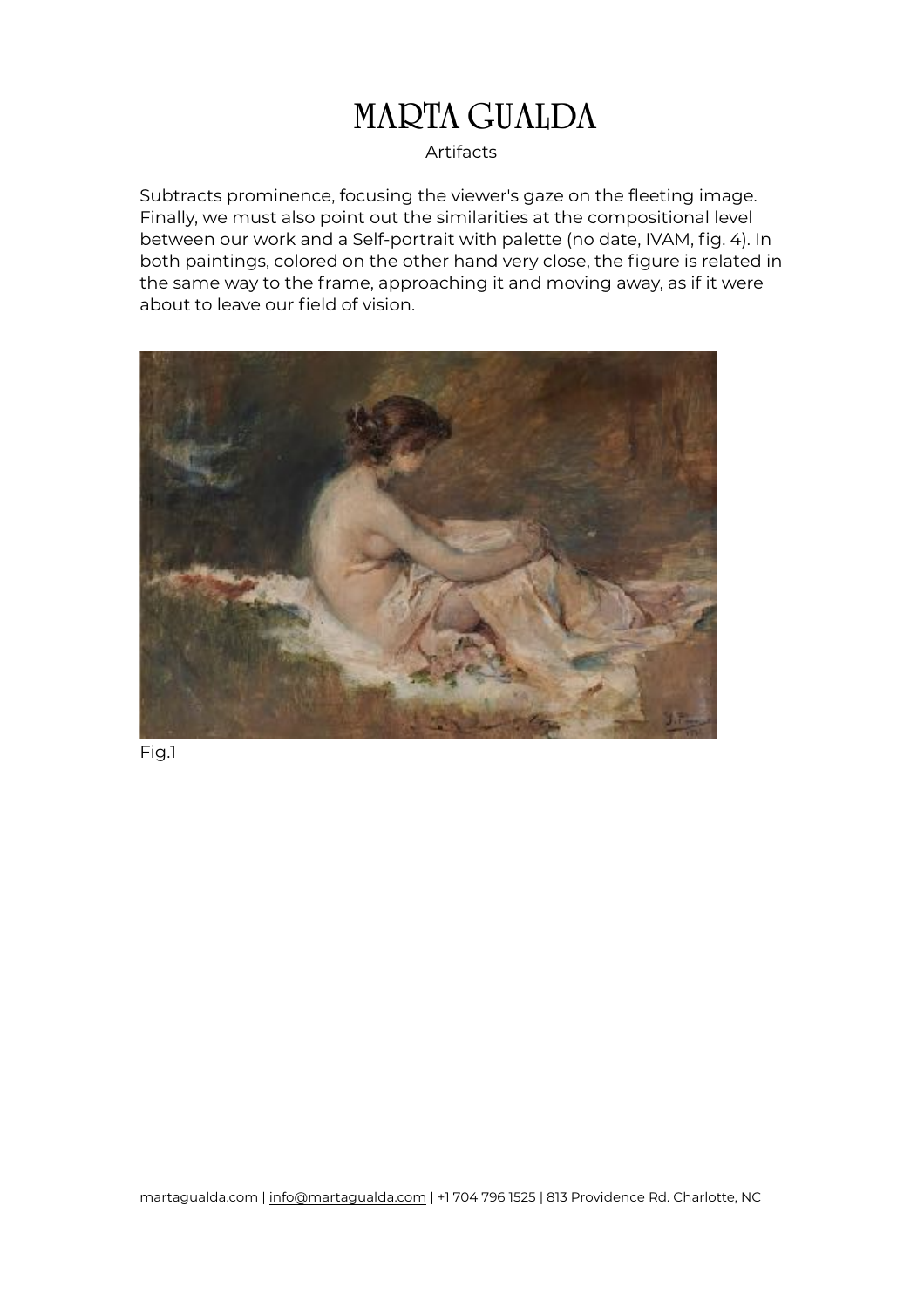



Fig.2

martagualda.com | [info@martagualda.com](mailto:info@martagualda.com) | +1 704 796 1525 | 813 Providence Rd. Charlotte, NC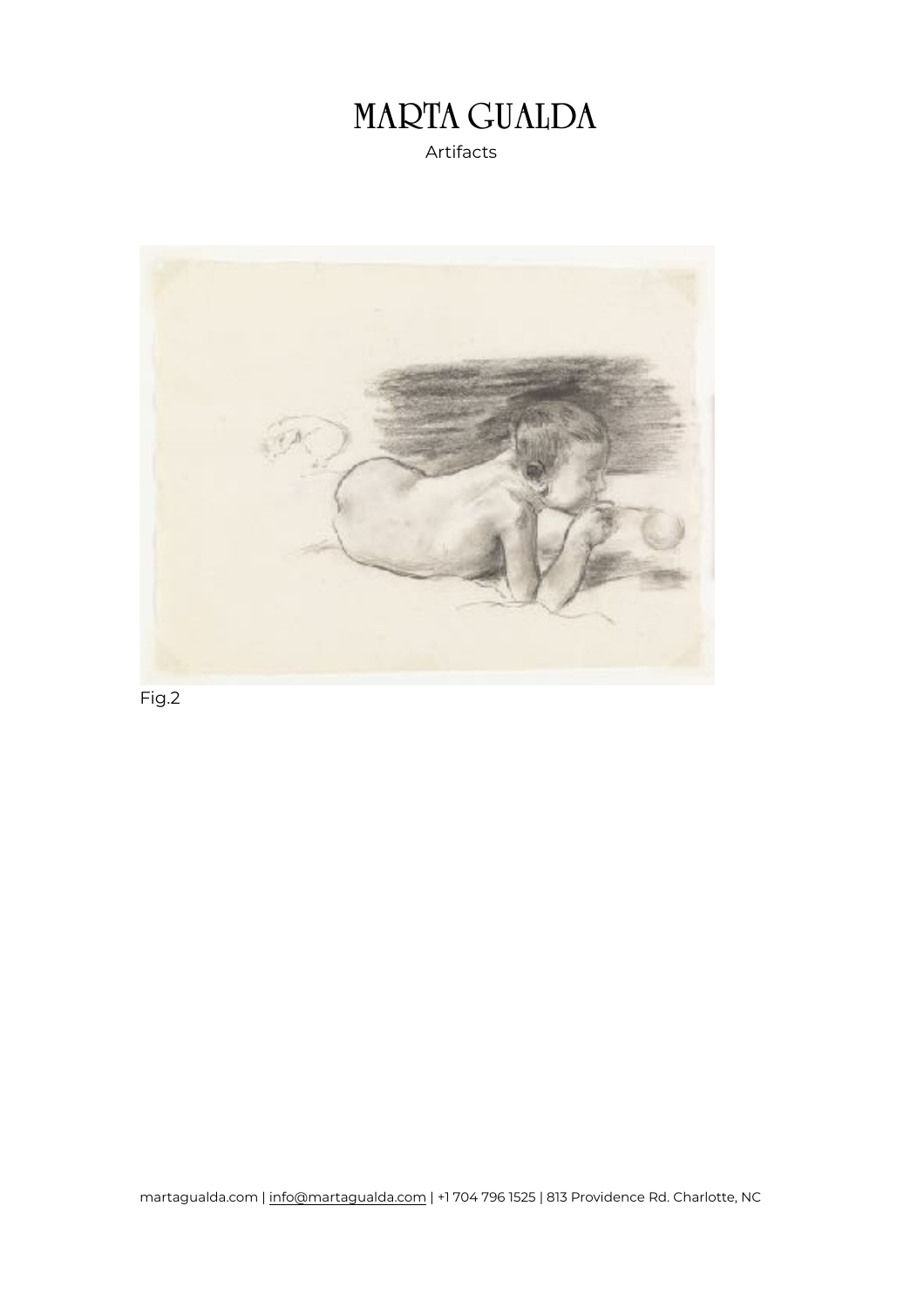### **MARTA GUALDA**  Artifacts